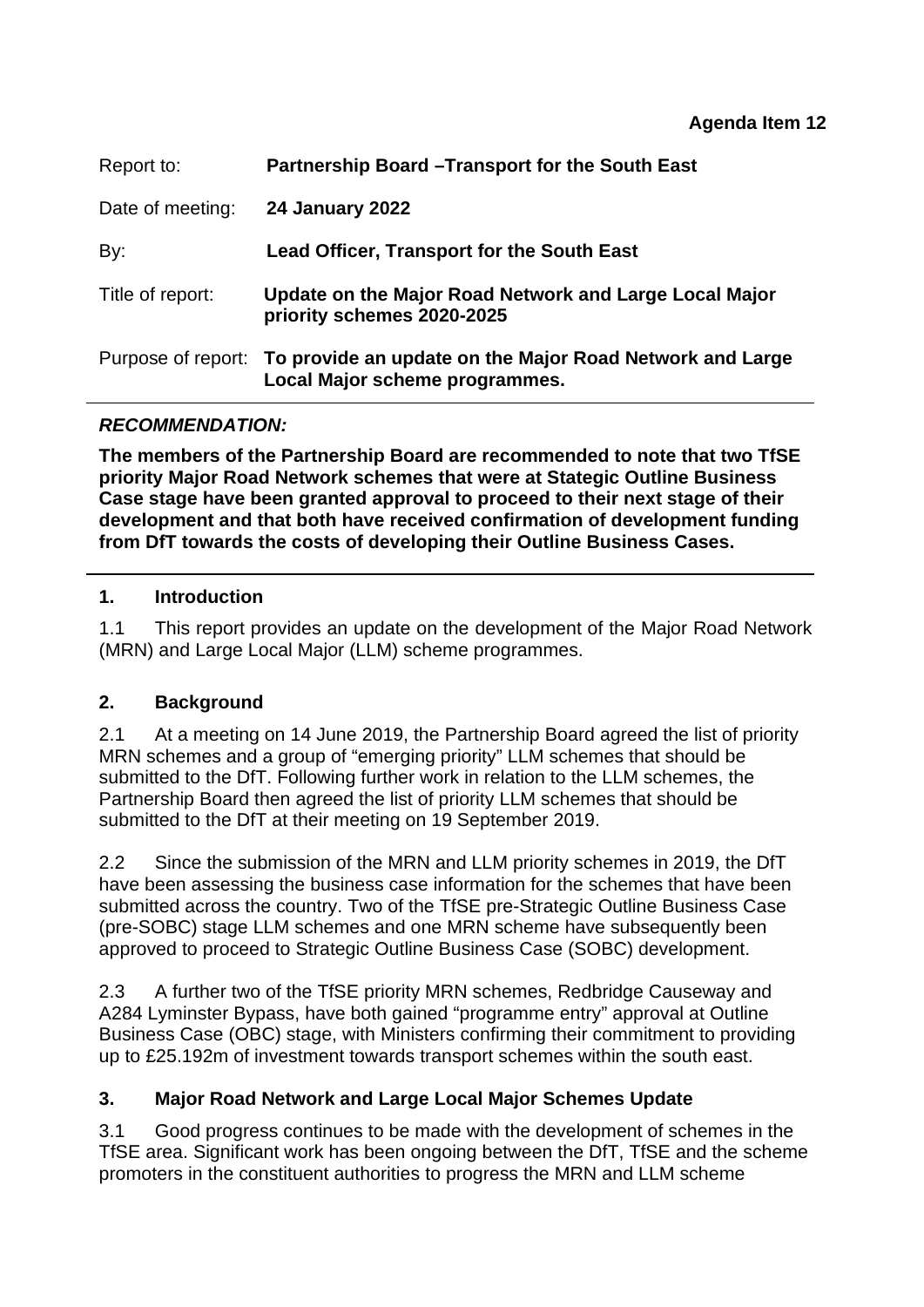business cases, and to respond to the queries and clarifications received from DfT. The timescales for this work are led by the individual scheme programmes and the development work being undertaken by the promoting authorities.

3.2 Since the last Partnership Board meeting in October 2021, there have been two further announcements relating to the TfSE priority MRN schemes.

3.3 On 27 October 2021, DfT announced that the A259 Bognor Regis to Littlehampton scheme in West Sussex had been approved to progress to the next stage of development. It was also announced that to help the scheme progress to the next stage, the Department would make a contribution of £849,000 towards the costs of developing an OBC.

3.4 On 7th December 2021, DfT announced that the A28 Birchington, Acol and Westgate-on-Sea Relief Road scheme in Kent had been approved to progress to the next stage of development. It was also announced that to help the scheme progress to the next stage, the Department would make a contribution of £750,000 towards the costs of developing an OBC.

3.5 Both announcements, and particularly the confirmation of the DfT providing £1.599m of development funding towards transport schemes within the South East, are to be welcomed and provide demonstrable benefits of the power of TfSE speaking to Government with one voice not only on the transport priorities for the TfSE area, but also regarding the challenges faced by our constituent authorities in bringing schemes forward.

3.6 The promoting authorities for the other MRN and LLM priority schemes should be encouraged by these announcements, and it is important that they continue to work closely with DfT officials in developing their business cases and schemes, and ensure that the DfT are kept up to date with scheme programmes and expected timescales for delivery. This will assist DfT officials in managing the wider MRN and LLM programmes and provide them with the evidence that will be needed to bid for the required funding in advance of future spending reviews.

3.7 The current status of each of the TfSE priority schemes is shown in the tables in Appendices 1 and 2.

# **4. Conclusions**

4.1 Members of the Partnership Board are recommended to note that good progress continues to be made with the development of the TfSE priority MRN and LLM schemes.Two of the TfSE priority MRN schemes, A259 Bognor Regis to Littlehampton and A28 Birchington, Acol and Westgate-on-Sea Relief Road, have both gained approval to progress to their next stage of development, with the DfT confirming their commitment to providing £1,599m of funding towards developing their Outline Business Cases.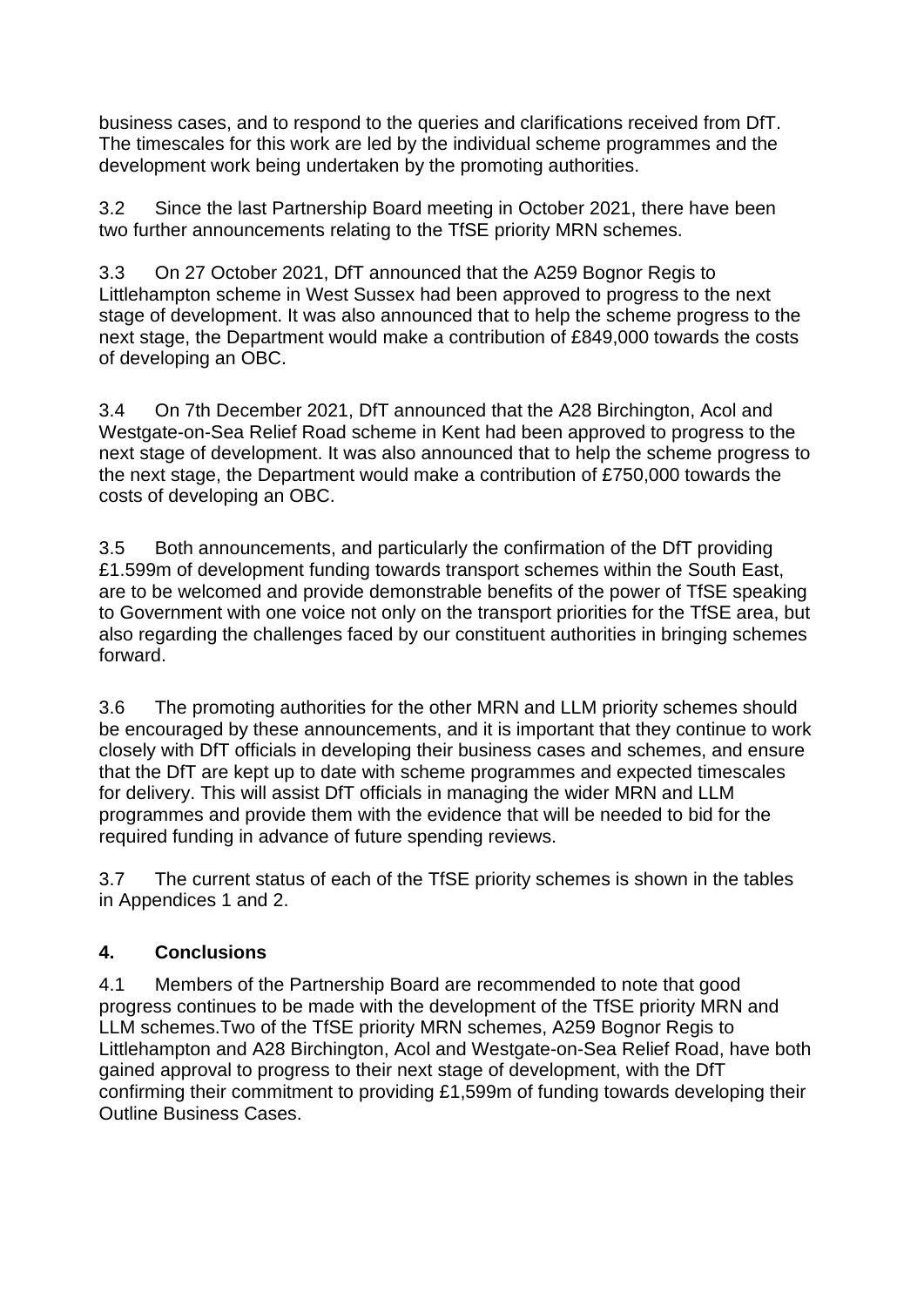## **RUPERT CLUBB Lead Officer Transport for the South East**

Contact Officer: Sarah Valentine Tel No: 07701 394355 Email: [sarah.valentine@eastsussex.gov.uk](mailto:sarah.valentine@eastsussex.gov.uk)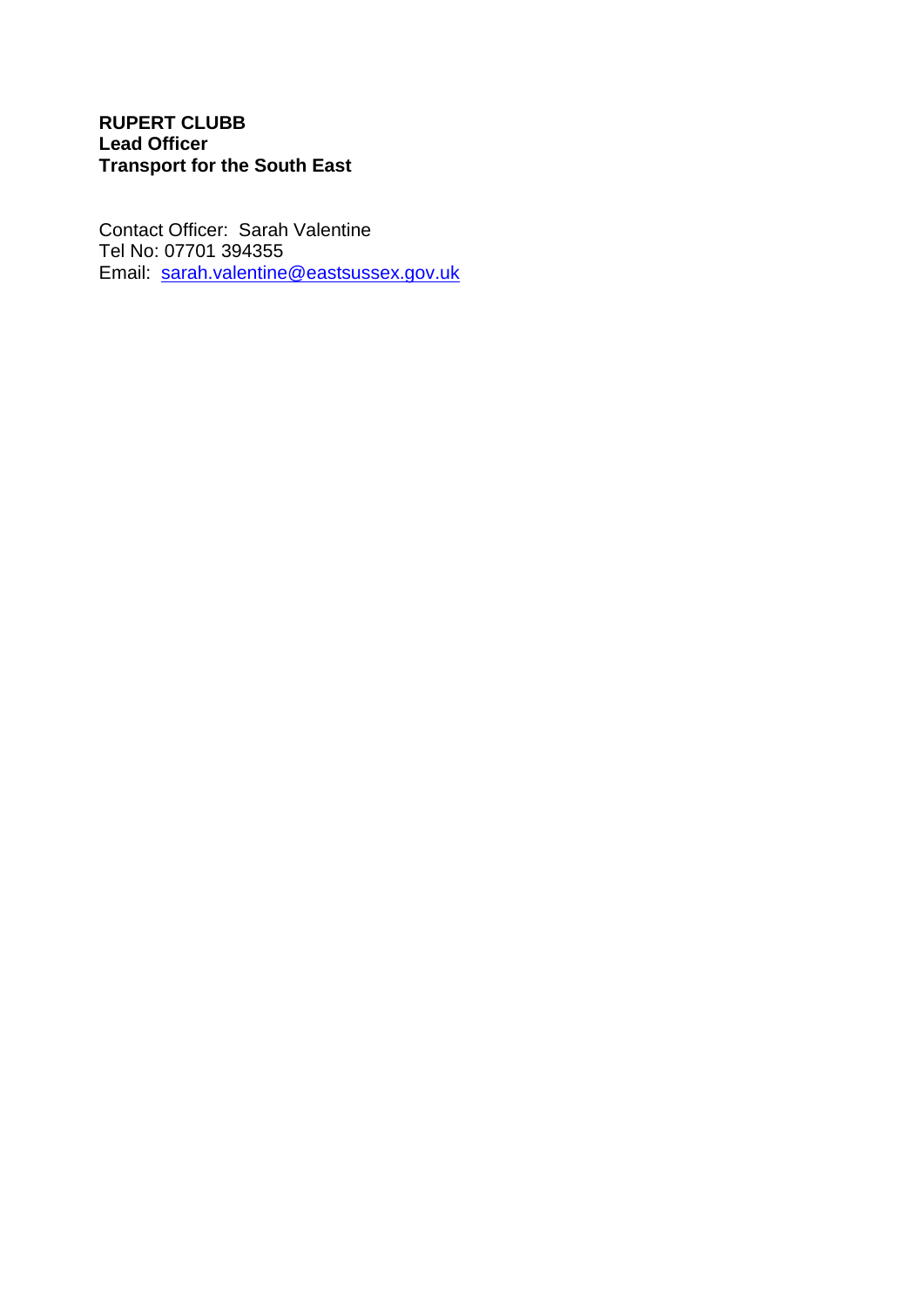## Appendix 1

### TfSE MRN Scheme Tracker

| <b>Scheme Status</b>                                                     | <b>Priority</b> | <b>Scheme Name</b>                                                                                          | <b>Authority</b>            | <b>Development Stage</b> | <b>Comments</b>                                                                                                                              |
|--------------------------------------------------------------------------|-----------------|-------------------------------------------------------------------------------------------------------------|-----------------------------|--------------------------|----------------------------------------------------------------------------------------------------------------------------------------------|
| <b>Top Ten Priority</b><br><b>Schemes</b><br>ranked in priority<br>order | 1               | <b>Northam Rail Bridge Replacement</b><br>and Enhancement                                                   | Southampton CC              | <b>SOBC</b>              | SOBC submitted on 23/06/21<br>Ongoing liaison with DfT                                                                                       |
|                                                                          | $\overline{2}$  | <b>A284 Lyminster Bypass</b>                                                                                | <b>West Sussex CC</b>       | Programme Entry          | <b>Programme entry confirmed</b><br>(07/06/2021) up to £11.792m<br>funding awarded<br>WSCC progressing scheme<br>through statutory processes |
|                                                                          | $\mathbf{3}$    | <b>Redbridge Causeway</b>                                                                                   | Hampshire CC                | <b>Programme Entry</b>   | <b>Programme entry confirmed</b><br>(01/02/2021) up to £13.4m<br>funding awarded<br>HCC developing FBC through<br>new "fast track" process   |
|                                                                          | 4               | A249 at M2 Junction 5                                                                                       | <b>Kent CC</b>              | <b>SOBC</b>              | Main scheme to be constructed<br>by National Highways<br>KCC updating the SOBC for their<br>part of the scheme                               |
|                                                                          | 5               | <b>A22 Corridor Package</b>                                                                                 | <b>East Sussex CC</b>       | <b>OBC</b>               | Business case information being<br>assessed<br>by DfT<br>Ongoing liaison with DfT                                                            |
|                                                                          | 6               | <b>A320 North Corridor</b>                                                                                  | <b>Surrey CC</b>            | <b>SOBC</b>              | Business case information<br>assessed by DFT<br>and rated amber/red<br>Ongoing liaison with DfT                                              |
|                                                                          | $\overline{7}$  | A259 (King's Road) Seafront<br><b>Highway Structures ('Arches')</b><br><b>Renewal Programme</b>             | <b>Brighton and Hove CC</b> | <b>OBC</b>               | Business case information being<br>assessed<br>Ongoing liaison with DfT                                                                      |
|                                                                          | 8               | A28 Birchington, Acol and Westgate-<br>on-Sea Relief Road                                                   | <b>Kent CC</b>              | <b>OBC</b>               | Approved (7/12/21) to proceed<br>to OBC development<br>£750,000 development funding<br>awarded                                               |
|                                                                          | 9               | <b>A259 Bognor Regis to</b><br><b>Littlehampton Enhancement</b>                                             | <b>West Sussex CC</b>       | <b>OBC</b>               | <b>Approved</b> (01/11/21) to proceed<br>to OBC development<br>£849,000 development funding<br>awarded                                       |
|                                                                          | 10              | <b>A259 South Coast Road Corridor</b>                                                                       | <b>East Sussex CC</b>       | Pre-SOBC                 | <b>Business case information</b><br>assessed by DFT<br>and rated amber<br>Ongoing liaison with DfT                                           |
| <b>Pipeline schemes</b><br>(listed by local<br>authority)                |                 | A259 (King's Road) Seafront<br><b>Highway Structures ('Arches')</b><br><b>Renewal Programme (continued)</b> | <b>Brighton and Hove CC</b> | Pre-SOBC                 |                                                                                                                                              |
|                                                                          |                 | A2270/A2101 Corridor Movement<br>and Access Package including<br><b>Cophall Roundabout</b>                  | <b>East Sussex CC</b>       | Pre-SOBC                 |                                                                                                                                              |
|                                                                          |                 | <b>A22 Corridor Phase 2</b>                                                                                 | <b>East Sussex CC</b>       | Pre-SOBC                 |                                                                                                                                              |
|                                                                          |                 | <b>A299 Thanet Way Major Structural</b><br><b>Renewal</b>                                                   | <b>Kent CC</b>              | Pre-SOBC                 | For consideration in MRN2                                                                                                                    |
|                                                                          |                 | <b>A228 Colts Hill Strategic Link</b>                                                                       | <b>Kent CC</b>              | Pre-SOBC                 |                                                                                                                                              |
|                                                                          |                 | A24/A243 Knoll Roundabout and<br><b>M25 J9A</b>                                                             | <b>Surrey CC</b>            | Pre-SOBC                 |                                                                                                                                              |
|                                                                          |                 | <b>A259 Chichester to Bognor Regis</b><br><b>Enhancement</b>                                                | <b>West Sussex CC</b>       | Pre-SOBC                 |                                                                                                                                              |
|                                                                          |                 | <b>A24 Corridor Horsham to Worthing</b>                                                                     | <b>West Sussex CC</b>       | Pre-SOBC                 |                                                                                                                                              |

Updated December 2021